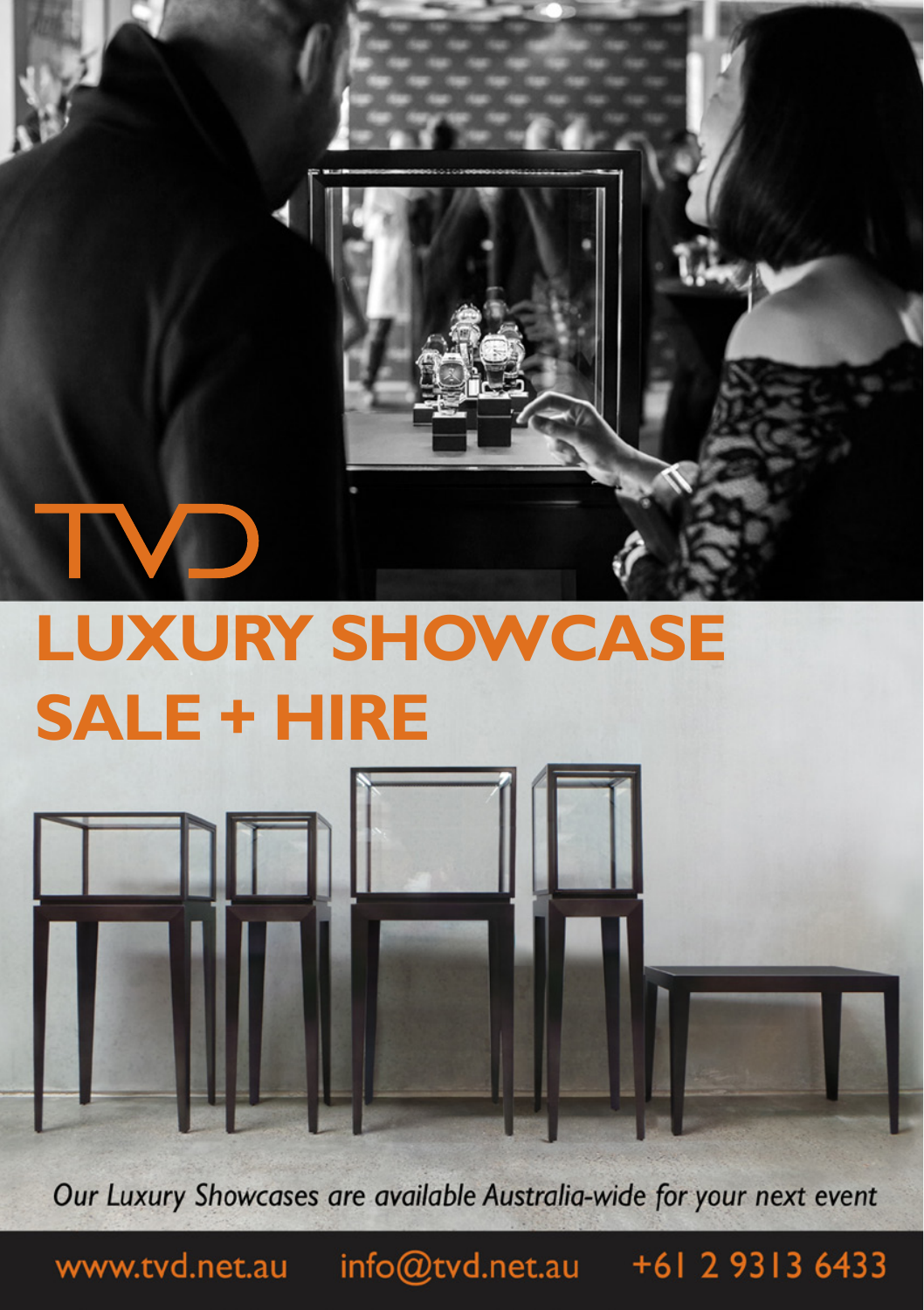### LUXURY SHOWCASE SALE + HIRE



#### Square Tower - 1550

Overall Showcase Size 1550mmH x 440mmW x 440mmD Internal Display Area 375mmH x 390mmW x 380mmD

Available in Charcoal Black and Stainless Silver



Wide Tower - 1550 Overall Showcase Size 1550mmH x 740mmW x 440mmD Internal Display Area 375mmH x 690mmW x 380mmD

Available in Charcoal Black and Stainless Silver



#### Square Tower - 1700 Wide Tower - 1700 with optional rotating base

Overall Showcase Size 1700mmH x 740mmW x 440mmD Internal Display Area 525mmH x 690mmW x 380mmD

Available in Charcoal Black and Pure White



#### **Counter**

Overall Showcase Size 1100mmH x 1100mmW x 550mmD Internal Display Area 300mmH x 1020mmW x 480mmD Option A: Pull out Display Drawer at the front of counter Option B: Pull out Display Drawer at the back of counter



Podium Table Overall Podium Table Size 775mmH x 1100mmW x 550mmD

Available in Charcoal Black



with optional rotating base

525mmH x 390mmW x 380mmD

Available in Charcoal Black and Pure White

Overall Showcase Size 1700mmH x 440mmW x 440mmD

Internal Display Area